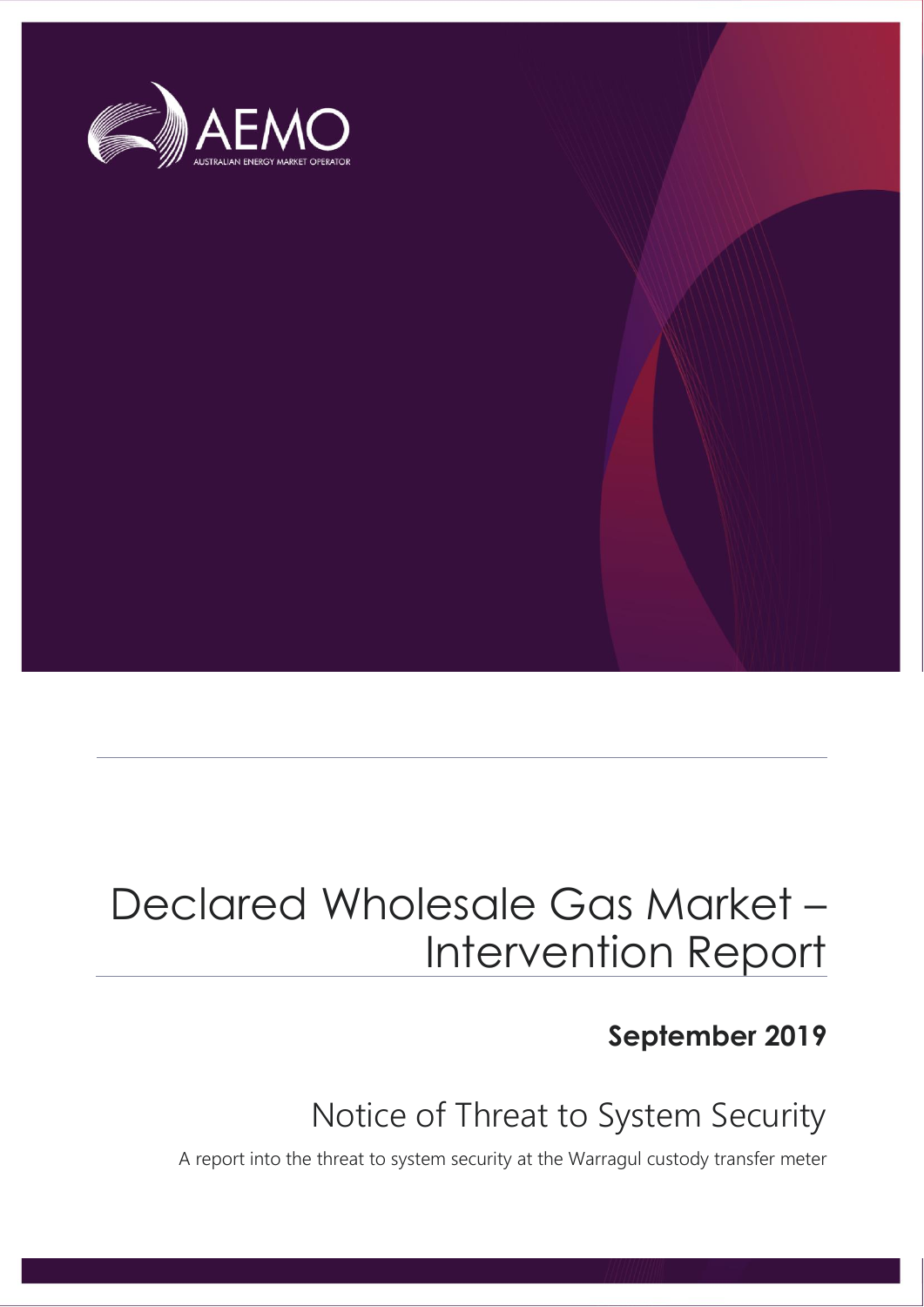# **Important notice**

#### **Purpose**

AEMO has prepared this report pursuant to rule 351 of the National Gas Rules, using information available as at August 2019, unless otherwise specified.

#### **Disclaimer**

AEMO has made every effort to ensure the quality of the information in this report but cannot guarantee its accuracy or completeness. Any views expressed in this report are those of AEMO unless otherwise stated and may be based on information given to AEMO by other persons.

Accordingly, to the maximum extent permitted by law, AEMO and its officers, employees and consultants involved in the preparation of this report:

- make no representation or warranty, express or implied, as to the currency, accuracy, reliability or completeness of the information in this report; and
- are not liable (whether by reason of negligence or otherwise) for any statements or representations in this report, or any omissions from it, or for any use or reliance on the information in it.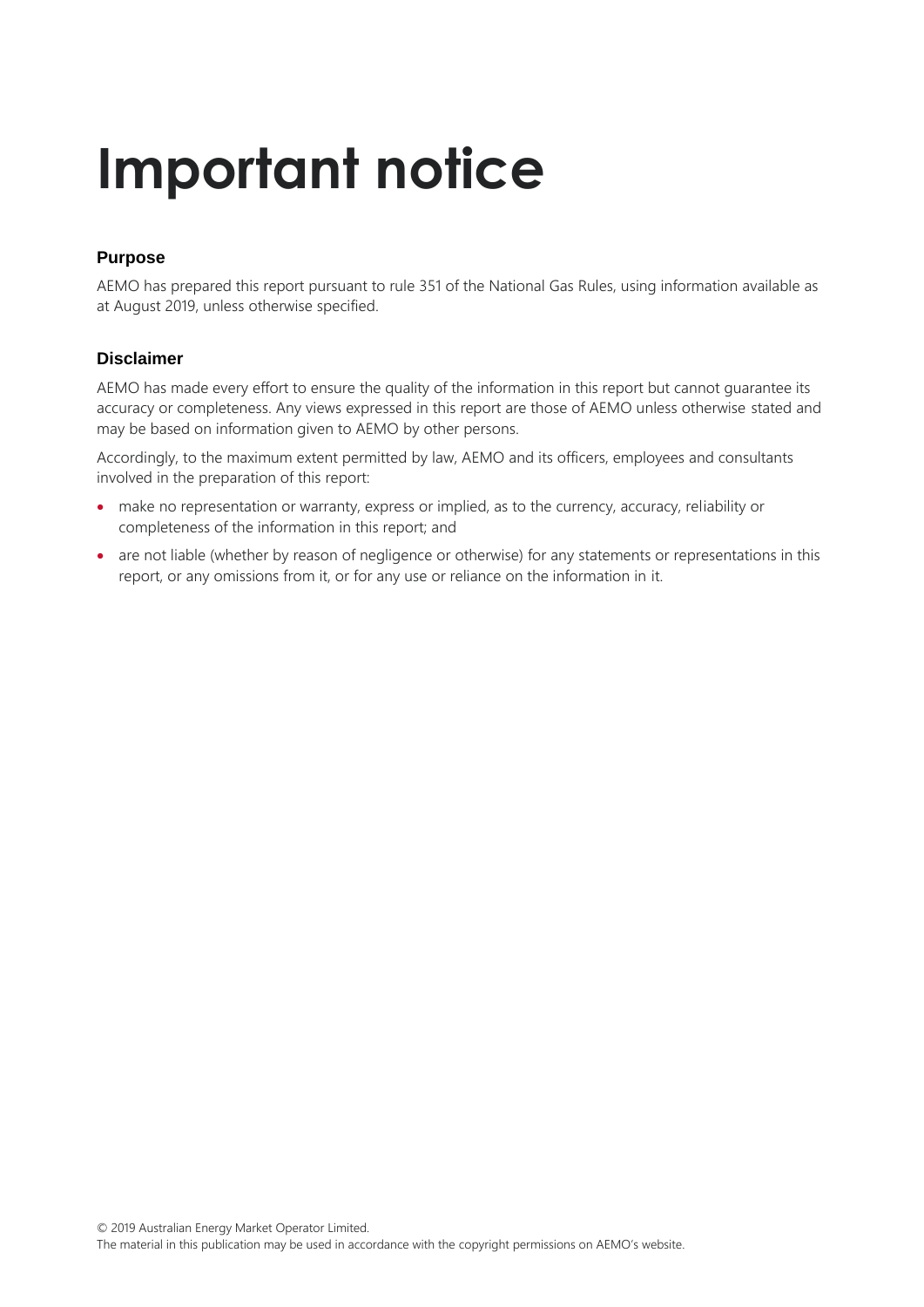## **Contents**

| 1.  | <b>Introduction</b>                      | 4                |
|-----|------------------------------------------|------------------|
| 2.  | <b>Event Summary</b>                     | $\boldsymbol{4}$ |
| 3.  | <b>Assessment of event</b>               | 5                |
| 3.1 | Adequacy of Part 19 of the NGR           | 5                |
| 3.2 | Appropriateness of actions taken by AEMO | 7                |
| 3.3 | Costs of intervention                    | 7                |
| 4.  | Conclusion                               | 7                |
| A1. | Chronology                               | 8                |

## **Figures**

Figure 1 [Location of Warragul](#page-4-2) 5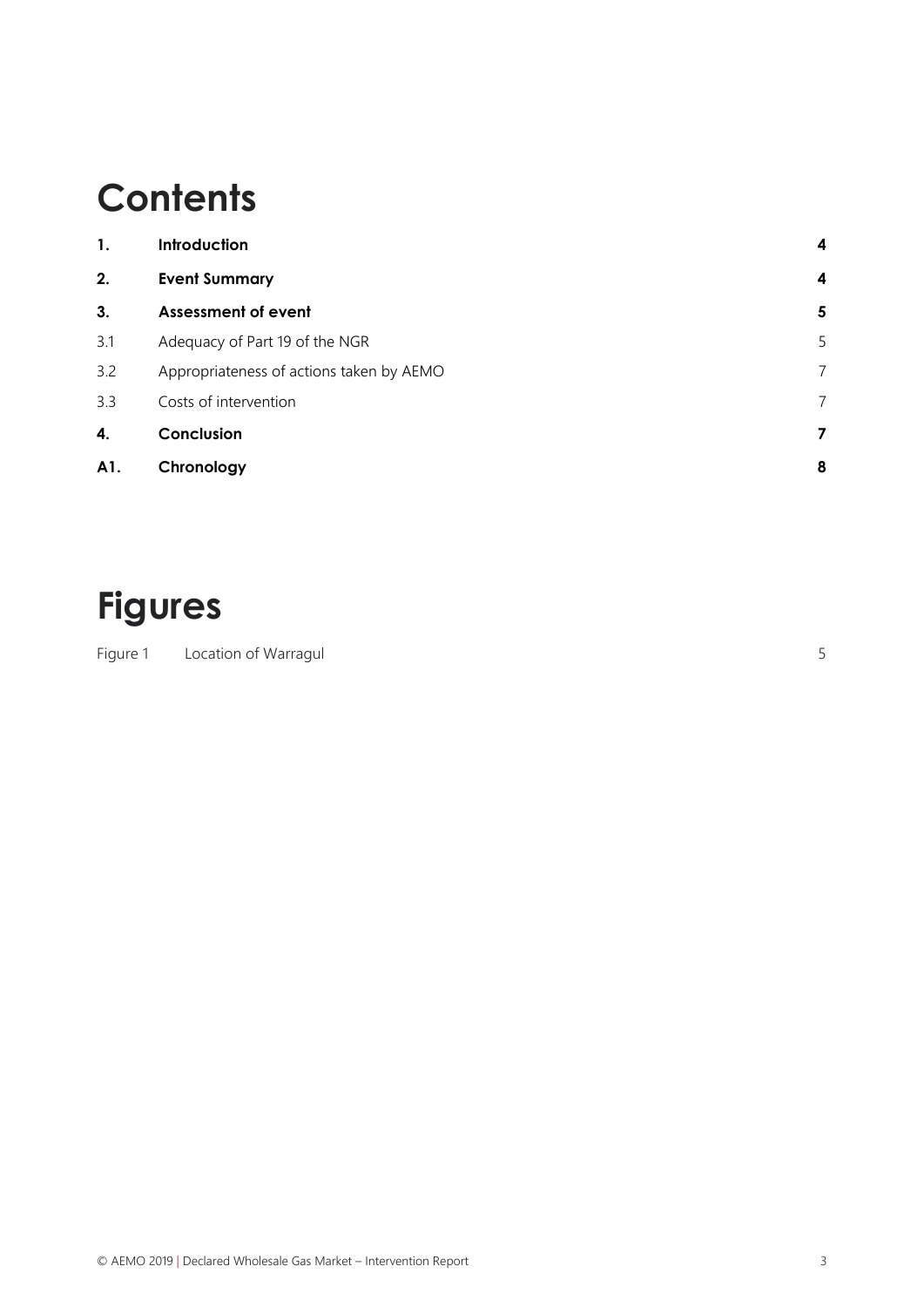# <span id="page-3-0"></span>**1. Introduction**

On 10 March 2017 AEMO issued a notice of a threat to system security in the Victorian Declared Wholesale Gas Market (DWGM) in relation to the risk of pressure breaches at the Warragul Custody Transfer Meter (CTM). The work required to remediate this risk has now been completed by APA and so AEMO is withdrawing the notice of a threat to system security.

Rule 351 of the National Gas Rules (NGR) requires that AEMO investigate and prepare a report following an event which is or may be a threat to system security. Rule 351 also requires that AEMO assess and advise on:

- the adequacy of the provisions of Part 19 of the NGR relevant to the event or events;
- the appropriateness of actions taken by AEMO in relation to the event or events; and
- the costs incurred by AEMO and Registered participants as a consequence of responding to the event or events.

<span id="page-3-1"></span>This report is published in accordance with rule 351(2) of the NGR.

### **2. Event Summary**

The Warragul CTM is supplied via a low diameter (100mm) 4.7 km lateral connected to the Lurgi Pipeline, located 67 km east of the Dandenong City Gate (DCG), as shown in Figure 1. During periods of high demand, the pressure drop along the Warragul Lateral increases quickly, resulting in a large pressure decrease at the Warragul CTM.

AEMO's forecasts, for the 2017 Victorian Gas Planning Report (VGPR)<sup>1</sup>, indicated that an expansion of the Declared Transmission System (DTS) was required to support increased demand in Warragul. The modelling found that on a peak system demand day, it may not be possible to maintain the required pressure at the Warragul Custody Transfer Meter (CTM) from winter 2019 onwards.

Such an event would lead to the curtailment of a large customer if the peak demand was forecast before the gas day, or that the Warragul minimum supply pressure would be breached, creating potential public safety issues due to air ingress into the distribution network, if the peak demand was not forecasted (e.g. due to weather forecast inaccuracy).

AEMO identified this as a threat to system security and issued a notice on 10 March 2017<sup>2</sup> following the publication of the 2017 VGPR.

 $\overline{a}$ 

<sup>1</sup> AEMO. 2017 Victorian Gas Planning Report, March 2017. Available at [https://aemo.com.au/-/media/Files/Gas/National\\_Planning\\_and\\_Forecasting/VGPR/2017/2017-VICTORIAN-GAS-PLANNING-REPORT.pdf.](https://aemo.com.au/-/media/Files/Gas/National_Planning_and_Forecasting/VGPR/2017/2017-VICTORIAN-GAS-PLANNING-REPORT.pdf)

<sup>2</sup> AEMO. Notice of Threat to System Security, 10 March 2017. Available at [https://www.aemo.com.au/-/media/Files/Gas/DWGM/2017/Threat-to-System-Security-Notice---Warragul.pdf.](https://www.aemo.com.au/-/media/Files/Gas/DWGM/2017/Threat-to-System-Security-Notice---Warragul.pdf)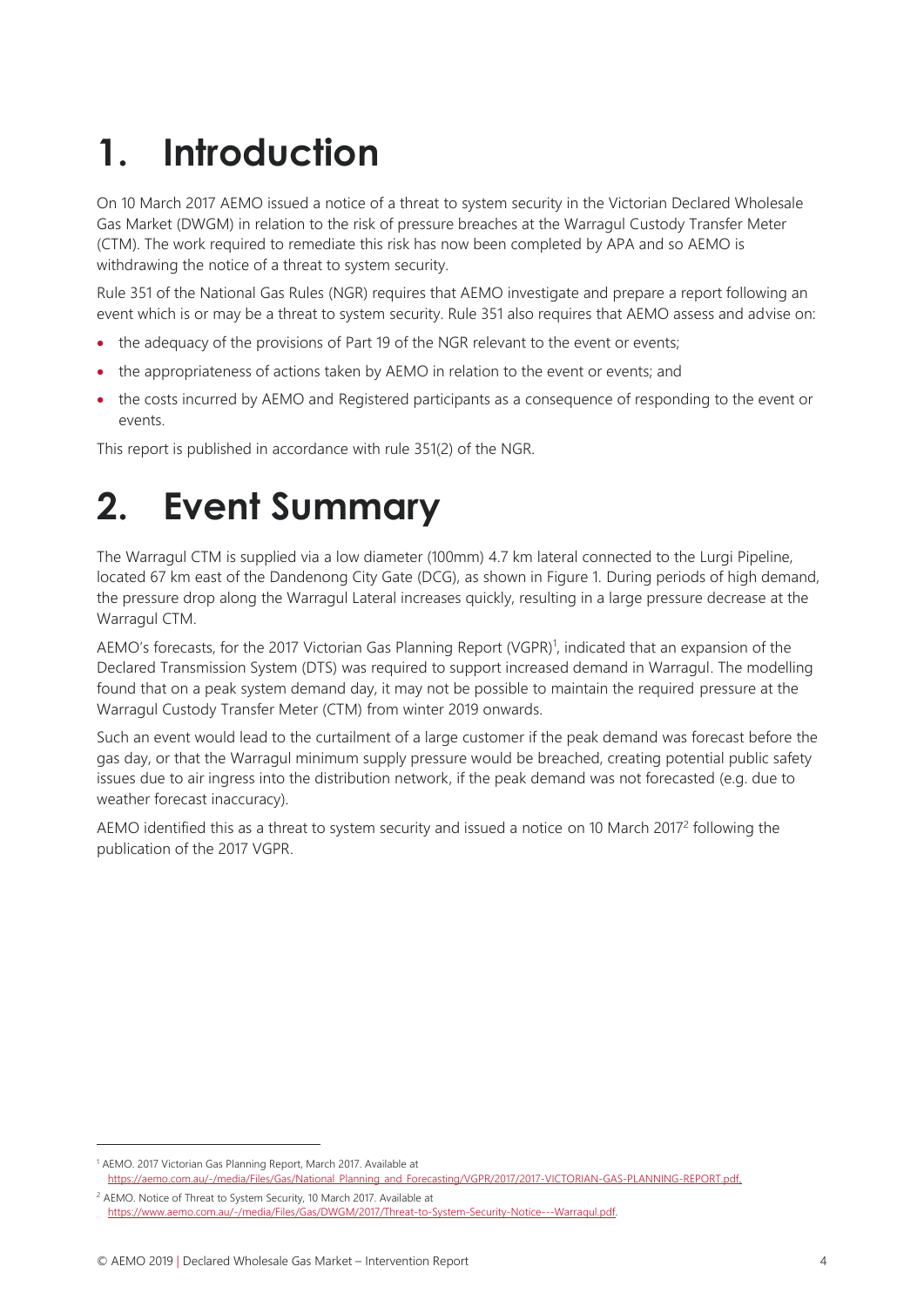<span id="page-4-2"></span>

The required augmentation of the Warragul Lateral was officially completed in August 2019 by APA Group and AEMO has now rescinded the threat accordingly.

### <span id="page-4-0"></span>**3. Assessment of event**

The threat to system security was triggered by the 2017 VGPR and a market response was not expected to be able to alleviate the issue. In the absence of DTS expansion AEMO forecasted that if a peak system demand day occurred in 2019 then supply would not be able to be maintained to Warragul. AEMO indicated that should the minimum pressure at Warragul CTM be breached (or forecast to be breached), Tariff D load in Warragul would be curtailed to maintain system security.

AEMO's ability to respond to threats to system security under Part 19 is limited to operational responses, such as curtailment of load in accordance with the Gas Load Curtailment and Gas Rationing and Recovery Guidelines<sup>3</sup>. AEMO notes that curtailment directions are only issued as an absolute last resort after due consideration of alternate sources of gas supply. Such responses are limited to the extent required to maintain or restore system security as defined in the AEMO System Security Procedures.

#### <span id="page-4-1"></span>3.1 Adequacy of Part 19 of the NGR

AEMO has assessed the application and adequacy of Part 19 of the NGR, with a primary focus on the following provisions:

- NGR 323 Planning reviews
- NGR 341 Notice of threat to system security

#### 3.1.1 Planning reviews

 $\overline{a}$ 

NGR 323 requires AEMO to prepare and publish a planning review (i.e. the VGPR) and to include forecasts for the DTS. This planning review also includes system adequacy and future development analysis. If AEMO becomes aware of any information that materially alters the most recently published planning review, AEMO must update that planning review as soon as practicable.

<sup>3</sup> AEMO. Guidelines. Available at [https://www.aemo.com.au/-/media/Files/PDF/0990-0005-pdf.pdf.](https://www.aemo.com.au/-/media/Files/PDF/0990-0005-pdf.pdf)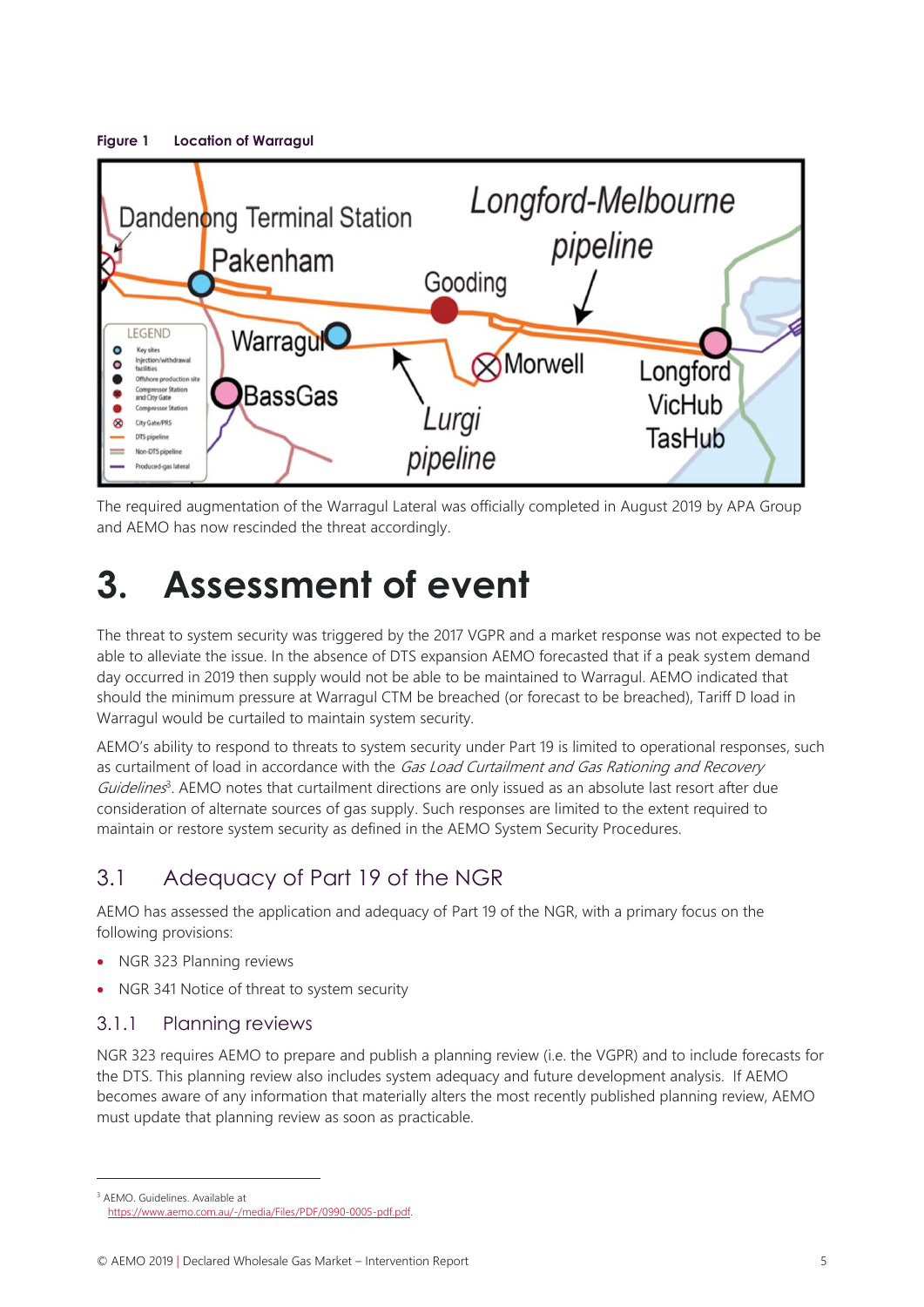The threat to system security for which this report has been prepared was triggered by the risk of pressure breaches at the Warragul CTM, and therefore gas supply to customers in Warragul, that was identified in the 2017 VGPR.

AEMO considers NGR 323 to be adequate as it relates to AEMO's preparation of the planning review. Where AEMO has identified a potential reliability or safety issue as a result of the planning review, there is no express requirement for the DTS service provider to specify how it will respond to the identified issue or make pipeline investments consistent with these planning reviews.

AEMO highlighted this issue in its response<sup>4</sup> to the Victorian Government Review of Victoria's Electricity and Gas Network Safety Framework<sup>5</sup> (the "Grimes Review").

AEMO is supportive of Recommendation 22<sup>6</sup> in the Grimes Review's Final Report that the "ESV should, in consultation with regulated network operators and the AER, evaluate its requirements for safety cases to ensure that all safety-related elements that have been factored into AER determinations, are identified and supported by clear implementation plans".

AEMO considers that Part 19 of the National Gas Rules could be amended to specify how the DTS service provider should respond to AEMO planning reviews and what action should be taken if this response does not occur within the time frames identified.

#### 3.1.2 Notice of threat to system security

NGR 341 requires that if AEMO believes there is a potential threat to system security, it must notify Registered Participants, without delay, providing the details of that threat to system security.

In NGR 341(1)(a), it requires that when AEMO believes a threat to system security is indicated by the VGPR, it must notify registered participants as soon as practicable. This includes AEMO's estimate of the nature and location of the potential threat, whether AEMO will need to intervene, and the system withdrawal zones that are likely to be impacted.

On 10 March 2017, AEMO published the 2017 VGPR stating that augmentation would be required to support forecast increases in Warragul demand. AEMO's forecasts showed that if investment was not implemented by winter 2019, there was a threat to gas supply, either through pre-emptive curtailment of a large user or the disruption to residential customers, on a peak system demand day.

AEMO notes that NGR 343 specifies some of the options available to AEMO when intervening in the market are:

- Curtailment in accordance with the emergency curtailment list
- Increasing withdrawals

 $\overline{a}$ 

- Requiring gas to be injected which is available but not bid into the market
- Injecting off-specification gas
- Requiring Registered participants to do any reasonable act or thing that AEMO believes necessary in the circumstances.

For this threat to system security, a market response was not expected to be able to alleviate the issue and AEMO could only intervene in the market through curtailment prior to a high demand day, and only if the

<sup>4</sup> Victorian government. AEMO's submission to the Review of Victoria's Electricity and Gas Network Safety Framework, June 2017. Available at [https://s3.ap-southeast-2.amazonaws.com/hdp.au.prod.app.vic-](https://s3.ap-southeast-2.amazonaws.com/hdp.au.prod.app.vic-engage.files/3414/9843/7535/AEMO_Submission_on_Victorias_gas_network_safety_framework_review.pdf)

[engage.files/3414/9843/7535/AEMO\\_Submission\\_on\\_Victorias\\_gas\\_network\\_safety\\_framework\\_review.pdf](https://s3.ap-southeast-2.amazonaws.com/hdp.au.prod.app.vic-engage.files/3414/9843/7535/AEMO_Submission_on_Victorias_gas_network_safety_framework_review.pdf) .

<sup>5</sup> Victorian government. Review. Available at <https://engage.vic.gov.au/electricity-network-safety-review> Viewed: 11 September 2019.

<sup>6</sup> Victorian Government. Independent Review of Victoria's Electricity and Gas Network Safety Framework Final Report, December 2017. Page 159. Available at [https://s3.ap-southeast-2.amazonaws.com/hdp.au.prod.app.vic](https://s3.ap-southeast-2.amazonaws.com/hdp.au.prod.app.vic-engage.files/1915/3267/1332/Review_of_Victorias_Electricity_and_Gas_Network_Safety_Framework-_Final_Report.pdf)[engage.files/1915/3267/1332/Review\\_of\\_Victorias\\_Electricity\\_and\\_Gas\\_Network\\_Safety\\_Framework-\\_Final\\_Report.pdf](https://s3.ap-southeast-2.amazonaws.com/hdp.au.prod.app.vic-engage.files/1915/3267/1332/Review_of_Victorias_Electricity_and_Gas_Network_Safety_Framework-_Final_Report.pdf)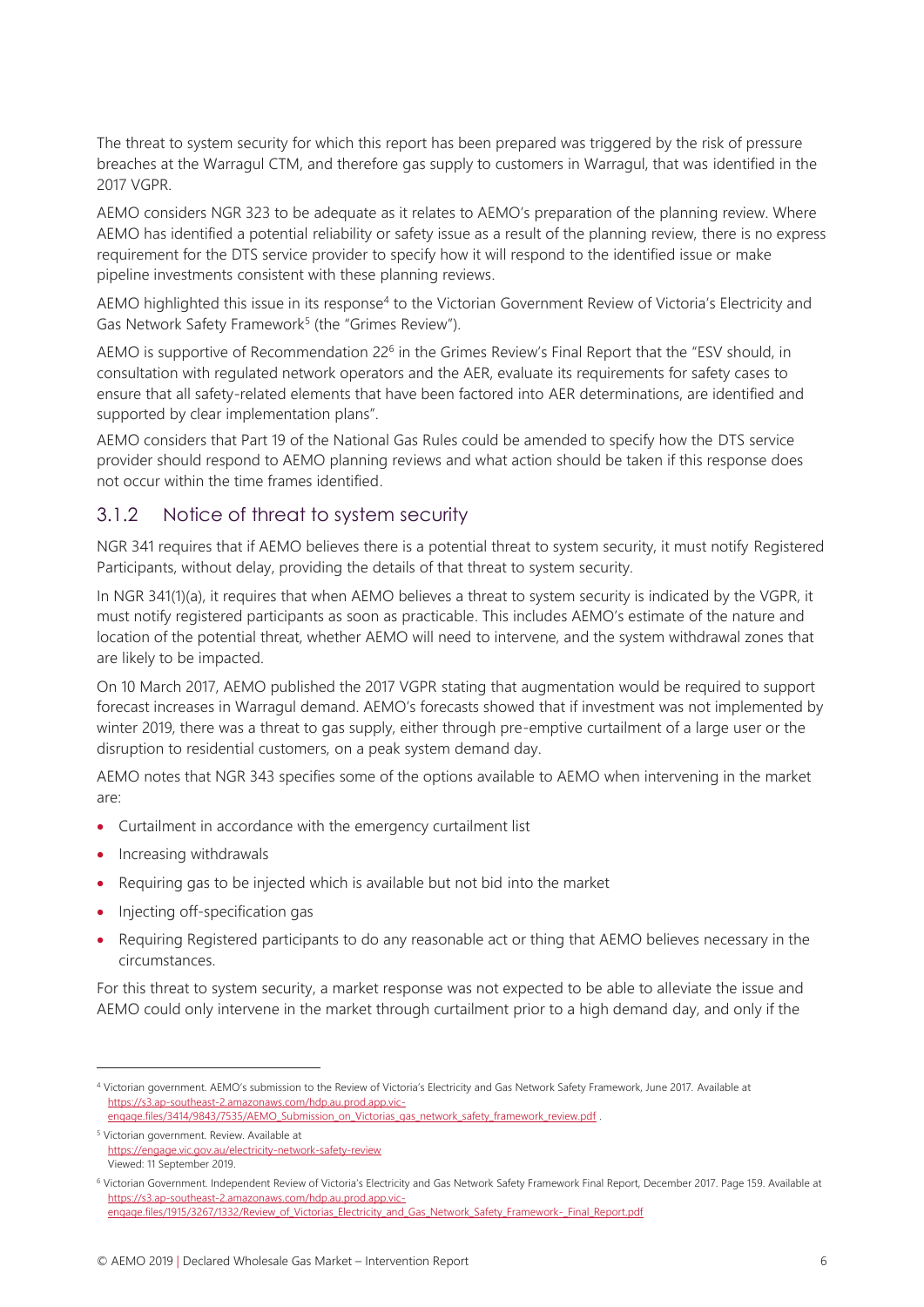weather forecast was for a very low overnight and morning temperature (which is when the gas demand forecast for the large commercial customer was at its highest).

AEMO notes that NGR 343 is adequate although in this event AEMO was limited in its available actions and views the use of curtailment as an absolute last resort in maintaining system security.

#### <span id="page-6-0"></span>3.2 Appropriateness of actions taken by AEMO

AEMO's objectives during this event were to:

- Operate the DTS in accordance with the NGR and the Wholesale Market Procedures;
- Limit the risk of involuntary curtailment to customers.

AEMO developed several mitigation strategies to minimise possible pressure breaches at the Warragul CTM and considers these to be appropriate in the circumstances.

The augmentation, the Warragul Loop, was officially completed in August 2019. As a result, AEMO is satisfied that the threat to system security has subsided and rescinded the notice accordingly.

#### <span id="page-6-1"></span>3.3 Costs of intervention

AEMO did not intervene to maintain Warragul supply and no costs were incurred by Registered participants as a consequence of this event.

This issue resulted in AEMO's Gas Operations resources being diverted away from other activities.

### <span id="page-6-2"></span>**4. Conclusion**

AEMO issued a notice of a threat to system security in the Victorian DWGM on 10 March 2017. The threat to system security was issued due to the potential risk of the DTS being incapable of meeting forecast gas demand at the Warragul CTM as identified by AEMO in the 2017 VGPR. The section of pipe supplying the Warragul CTM has been duplicated and AEMO reasonably considers that this threat to system security has ended.

AEMO has assessed the application and adequacy of associated NGR provisions and finds that these provisions were applied correctly, noting the limitation in actions that AEMO could take under Part 19 for this issue. AEMO considers that Part 19 of the National Gas Rules could be amended to specify how the DTS service provider should respond to AEMO planning reviews.

Please direct any feedback or questions regarding this report to [GasMarket.Monitoring@aemo.com.au.](mailto:GasMarket.Monitoring@aemo.com.au)